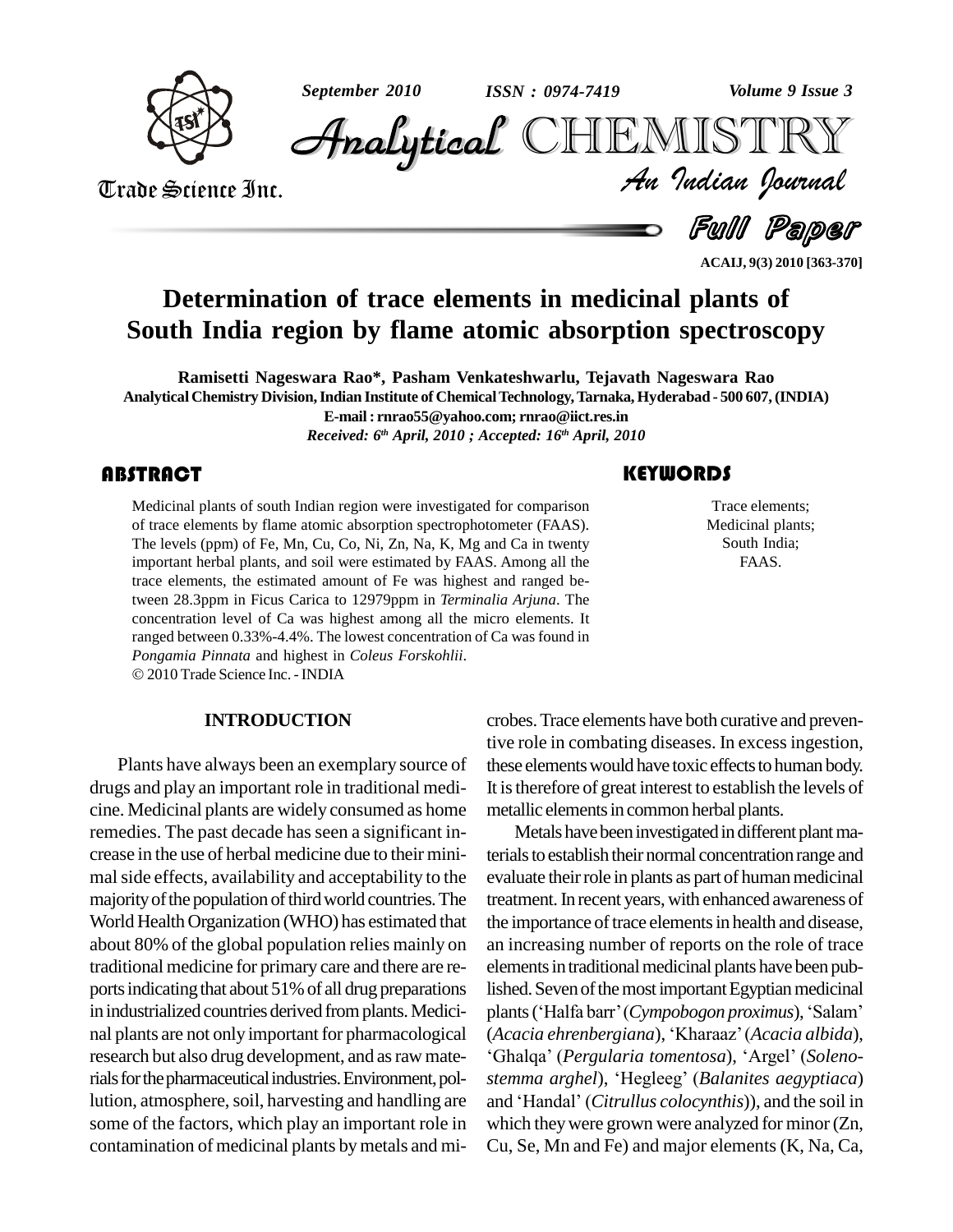# Full Paper

analyzed for 6 minor (Ca, Cl, K, Mg, Na and P) and oven for *I*, *Co*, *Cr*, *Cs*, *Co*, *Cr*, *Cs*, *In*, *V* and *Zn*)<br>ivation analy<br>by were deter<br>*IISTRY*  $20$  trace (As, Ba, Br, Ce, Co, Cr, Cs, Cu, Fe, Hg, La, w) Mg) using flame atomic absorption spectroscopy (FAAS)<sup>[1]</sup>. Among all metals, Se was reported in very geo-en trace level, while Zn in very high concentration. Badri et al.<sup>[2]</sup>, have analyzed metal contents in two dominant 3plant species viz., *Senna alexandrina* and *Cleome droserifolia,* and soil collected fromthe eastern desert of Egypt<sup>[2]</sup>. The results have shown that there was no in Se. I correlation between the level of metal concentrations in plants and soil. The concentration levels (ppm) of selected trace elements (Fe, Mn, Cu, Pb and Zn) and macronutrients (Na, K, Mg and Ca), along with P, were estimated<sup>[3]</sup> using AAS in some of the important herbal  $_{88}$ plants of the southwest part of Nigeria. *Anacardium occidentale* had the highest concentration of Na plants of the southwest part of Nigeria. *Anacardium*<br>
occidentale had the highest concentration of Na<br>
(613±0.60) while Azadirachta indica had the highest *occidentale* had the highest concentration of Na<br>(613±0.60) while Azadirachta indica had the highest (FAAS<br>contents of Pb (0.49±0.03) and Mg (5630±12). Seven depend medicinal plants collected from Egypt such as *Macroptilium atropurpureum*, *Pennisetum glaucum*, *Cyamopsis tetragonolobus*, *Dolichos purpureus*, *Cajanus cajan*,*Cajanus cajan* and *Prosopisjuliflora* were chosen to estimate the metals viz., Ag, Au, Cd, Co, Cu, Fe, K, Mn, Mg, Na, Ni, Pb, Sr, and Zn using AAS<sup>[4]</sup>. While F, Cl and I content were determined by Ion Selective Electrodes. The work demonstrated that elemental metabolism, animal nutrition, toxicological effect and their uses as therapeutic plants. Rai et al.<sup>[5]</sup> estimated the Co and Mn concentrations in some important medicinal plants collected from different parts of the India and compared theCo and Mn concentration in different locations<sup>[5]</sup>. A large number of leafy south c samples of medicinally important plants were collected from Tirupati hills of south India<sup>[6]</sup>. The samples were Samp dried, grinded, dissolved in conc.  $HNO<sub>3</sub>$  and analyzed using inductively coupled plasma-atomic emission spectroscopy (ICP-AES). The concentration levels of metals such as Zn, Cu, Ni, Co, Pb, As, Se, K, Cr, Na, P, S, Fe, Ca Mg, Mn and Fe were estimated. Concentrations of toxic as well as non-toxic trace elements estimated were shown a high degree of biological, sea sonal and spatial variability. Curry leaves(*Murraya* Mn, Rb, Sb, Sc, Se, Sr,Th, V and Zn) elements using instrumental neutron activation analysis (INAA)<sup>[7]</sup>. In addition, Ni, Cd and Pb were determined by AAS.

CHEMISTRY

Most elements varied over awide range, depending on geo-environmental factors and local soil characteristics. Fe, Mn, Na, K, Rb, Se and P vary by a factor of 3-5 whereas Br, Cs, Sc, Th and Zn varied by an order of magnitude. Leaves collected from the southern zone were enriched with K, Mg, Mn, Cl and P but depleted in Se. However, leaves from the northern zone were particularly enriched in Ca whereas those from the western zone were enriched with Zn.

Atomic spectroscopic techniques viz., AAS, ICP-AES and ICP-MS are widely used for analysis of trace as well as micro elements. AAS is the most extensively used technique for determination of metal elements in different sample matrices. Generally flame-AAS (FAAS) and graphite furnaceAAS (GFAAS) are used depending upon the concentration of the analytes to be determined. The present manuscript describes the estimation of trace levels of Fe, Mn, Cu, Co, Ni, Zn, Na, K, Mg and Ca in twenty medicinal plants and the soil collected from the south Indian region by FAAS.The presentinvestigation compares collected plants and soil samples for the major and trace element contents.

#### **MATERIALSAND METHODS**

#### **Sample collection**

Plants and the surrounding soil were collected from botanical garden, Osmania University, Hyderabad, a south central part of India in February 2009 and identified according to Bentham Huckar classification.

#### **Sample preparation**

*koenigii*), collected from different states of India, were washed with sub-boiled water and allowed to dry in analyzed for 6 minor (Ca. Cl. K. Mg. Na and P) and oven for 48 h at 105<sup>o</sup>C. The samples were then grinded **[7]**.In verized and powdered plantsamples were stocked in The plant samples were harvested at different locations within botanical garden, Osmania University, Hyderabad, India. Sampling has been carried out taking all possible precautions with respect to elemental losses and contamination.The identities, aswell asthe medicinal properties, of the plant samples under investigation are shown in TABLE 1. The samples were washed with sub-boiled water and allowed to dry in tigation are shown in TABLE 1. The samples were<br>washed with sub-boiled water and allowed to dry in<br>oven for 48 h at 105°C. The samples were then grinded with aWileymill for 2 to 5 min and sieved through a 0.5mm diameter sieve supplied with the mill. The pulpaper sample bags inside desiccators before analysis.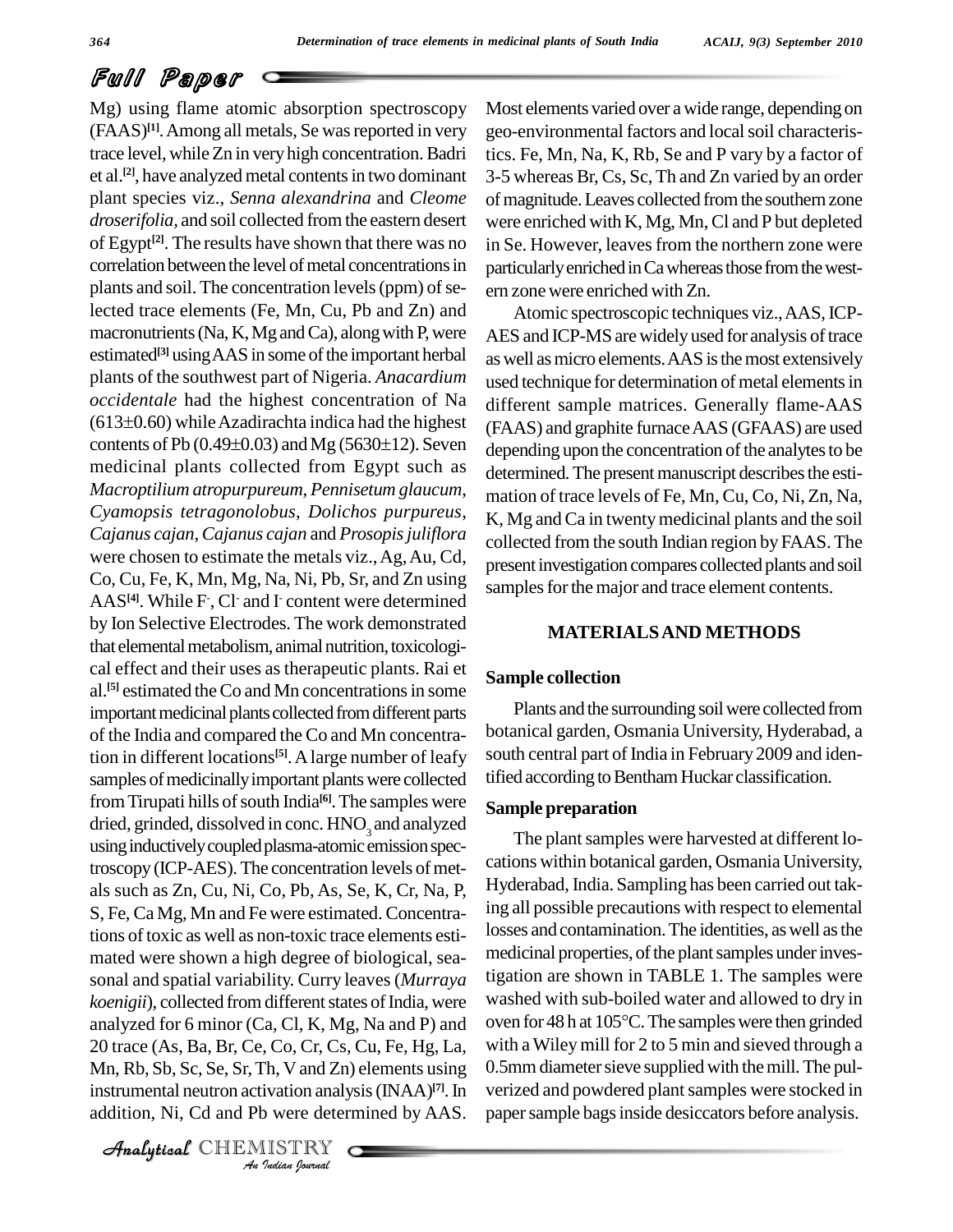| Scientific name of the<br>plant | Local name of<br>the plant | Part of<br>the plant | Medicinal value of the plant                                                                                         |
|---------------------------------|----------------------------|----------------------|----------------------------------------------------------------------------------------------------------------------|
| Punica Granatum                 | Dhanimma                   | Fruit                | Cardiovascular protection and treatment of diabetes                                                                  |
| Aerva Lanata                    | Pindikura                  | Root                 | Used as demulcent, diuretic, and, in the treatment of cough, headache                                                |
| Coleus Forskohlii               | Pashana beri               | Tuberous root        | Treatment of heart diseases, glaucoma, asthma and certain types of<br>cancers                                        |
| Ficus Carica                    | Medi                       | Fruit                | High nutritive value, laxative activity and, used in Various drug<br>preparations.                                   |
| Gymnema Sylvestres              | Podapathri                 | Leaves               | Used as a stomachic, diuretic, and anti-diabetic remedy, anti-<br>sweetening agent.                                  |
| Pedilanthus<br>tithymaloides    |                            | Whole plant          | Anti-inflammatory, antibiotic, antiseptic, anti-hemorrhagic, antiviral,<br>anti tumoral, anticancer and abortive     |
| Centella Asiatica               | Saraswathiaaku             | Whole plant          | Anti-inflammatory ,anticancer activity ,venous hypertension, and anti-<br>lipid peroxidative                         |
| Ocimum Sanctum                  | Thulasi                    | Leaves               | Analgesic, anti-inflammatory, immunemodulatory and antimicrobial<br>activity                                         |
| Aloe barbadensis Miller         | Kalabandha                 | Leaves               | Treatment of wounds, minor burns, skin irritations constipation and<br>diabetes                                      |
| Acalypha Indica                 | Pippiaaku                  | Leaves               | Treating pneumonia, asthma, rheumatism and several other ailments                                                    |
| <b>Catharanthus Roseus</b>      | Billa ganneru              | Whole plant          | To relieve wasp stings , cancer chemotherapy                                                                         |
| Terminalia Arjuna               | Tellamaddi                 | Stem bark            | Cardio protective activities, urinary discharge, strangury, leucoderma,<br>anemia, hyperhidrosis, asthma and tumours |
| Adhatoda Vasica                 | Addasaramu                 | Leaves               | Treating cold, cough, antispasmodic dysentery and glandular tumor                                                    |
| Bryophyllum pinnatum            | Ranapala                   | Leaves               | Hypertension, insect bites, arthritis, rheumatism, joint pains and<br>headaches                                      |
| <b>Ageratum Conyzoides</b>      | Mukkupudukala gaddi Leaves |                      | Anti-inflammatory, Analgesic, Anti-diarrheic and peptic ulcer and<br>leprosy                                         |
| Oxalis erythrorhiza             | Pulichintha                | Leaves               | Hepatic, heart complains and antimicrobial activity                                                                  |
| Pongamia Pinnata                | Ganuga                     | Fruit                | Treatment of tumors, piles, skin disease, wounds and ulcers,                                                         |
| Azadirachta Indica              | Vepa                       | Leaves               | Jaundice, gonorrhea, urinary tract infection, leprosy and blood purifier                                             |
| Mangifera Indica                | Mamidi                     | Leaves               | Antioxidant, analgesic, anti-Inflammatory and immunemodulatory<br>agent                                              |
| Eucalyptus                      | Jamaoil                    | Whole plant          | Blood diseases, inflammation and to treat viper venom                                                                |

#### **TABLE1 : Scientific and local name ofthe plants, and their medicinal values**

#### **Samples digestion**

#### **Digestion of plantsamples**

One gram of the powdered plant samples were weighed into the 100mL beaker (Borosil) and treated with 5mL of 69%  $HNO<sub>3</sub>$ . The covered beaker was **Nea** placed on a heating plate. It was heated until a clear solution was obtained. After an interval of time, beaker cover was removed and the mixture was evaporated to  $HNO<sub>2</sub>(65%)$  was obtained from Merk (Mumbai, Indryness. The residue was diluted slightly with sub-boiled water and filtered through aWhatmann 42 filter paper. The filtered acid extract was diluted with sub-boiled water to 100mL.

#### **Digestion of soil samples**

0.5g of air-dried, grinded and sieved (Jayanth Test Sieve, Bombay, India,  $151\mu$  Sieve Size) sample had taken in an Erlenmeyer flask. 20mL of extracting solution (0.05 N HCl + 0.025 N H<sub>2</sub>SO<sub>4</sub>) was added to the flask. Flask was placed in a mechanical shaker for 15 min. The solution was filtered through whattmann 42 filter paper into 100mL standard volumetric flask and make-up to 100mLwith water.

#### **Reagents**

All reagents were of analytical grade. Sub-boiled water was used in the preparation of samples. Conc. dia) and used for sample preparation. Stock standard solutions of Fe, Mn, Cu, Co, Ni, Zn, Na, K, Mg and Ca containing 1000ppm of each metal, were used. Calibration standards of each element were obtained by appropriate dilution of the stock solutions.

# $\boldsymbol{\mathrm{Flame}}$  atomic absorption spectrophotometer (FAAS)

*Indiana <i>Indian*<br>Indianalyst<br>Indian bournal<br>Indian bournal The samples were analyzed on flame atomic ab sorption spectrophotometer (Perkin Elmer Aanalyst 300, USA). Hollow cathode lamps were used for de-

*Analytical* CHEMISTRY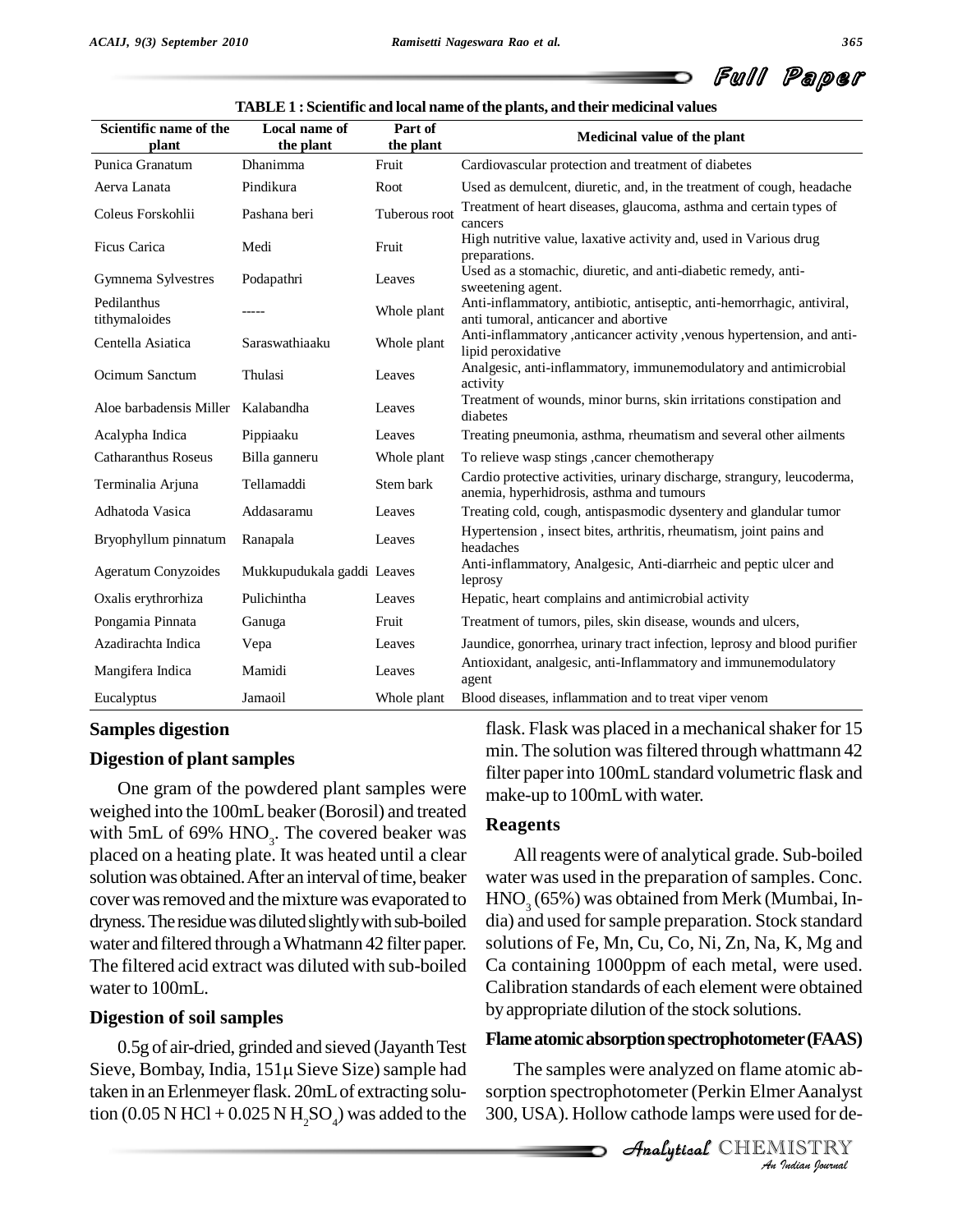# Full Paper

**TABLE2 : Operating conditions offlame atomic absorption spectrometer**

| <b>Conditions</b>                   | Fe             | Zn             | Cu  |                                                            |     |     | Mn Ni Co Mg Ca |          | K             | Na. |
|-------------------------------------|----------------|----------------|-----|------------------------------------------------------------|-----|-----|----------------|----------|---------------|-----|
| Slit width (mm)                     | 0.2            | 0.7            | 0.7 | 0.2                                                        | 0.2 | 0.2 | 0.7            | 0.7      | 0.7           | 0.2 |
| Cathode lamp<br>current(mA)         | 30             | 15             | 15  | 20                                                         | 25  | 30  | 6              | 15       | 20            | 25  |
| <b>Relative Noise</b>               | 1.0            | 1.0            | 1.0 | 1.0                                                        | 1.0 | 1.0 | 1.0            | 1.0      | 1.0           | 1.0 |
| Resonance line (nm)                 |                |                |     | 248.8 213.9 324.7 279 .5 232 240.7 285.2 422.7 766.5 589.0 |     |     |                |          |               |     |
| Air flow Liter. $min^{-1}$          | 10             | 12             | 10  | 10                                                         | 10  | 10  | 10             | 10       | 10            | 10  |
| Acetylene flow<br>Liter. $min^{-1}$ | 1              | $\mathfrak{D}$ | 1   | 3                                                          | 3   | -1  |                |          |               |     |
| Read Time (Sec)                     | $\mathfrak{D}$ | 2              | 2   | 5                                                          | 3   | 3   | 3              | 3        | $\mathcal{R}$ | 3   |
| Read Delay (Sec)                    |                |                |     |                                                            |     | 1   | $\Omega$       | $\Omega$ |               |     |

tection of Fe, Mn, Cu, Co, Ni, Zn, Na, K,Ca and Mg. The instrument was calibrated with standard solutions using the concentration mode and instrument conditions were given in the TABLE 2. The standard reference materials of all the metals(E.Merck, Germany) were used to provide calibration and quality assurance for each analytical batch. Replicates  $(n = 3)$  analyses were conducted to assess precision of the analytical tech niques.

#### **RESULTSAND DISCUSSION**

In the present study heavy metals viz., Fe, Mn, Cu, Co, Ni, Zn, Na, K, Mg and Ca were estimated by FAAS, in twenty important herbal plants, and soils in which the plants were grown. TABLE 1 lists the scientific identities, local name as well as the medicinal properties, of the plants under investigation. TABLE 2 and 3 give the mean concentrations of heavy metals in the plants and soils, respectively. From the on going study it was revealed that all the metals accumulated to a greater or small extent by all plants species studied. The method was developed by testing linearity, analysis of known samples and validates for real samples.<br>Linearity of the response was determined by using each<br>metal standard solutions of 1.0, 2.0, 5.0, 10.0µg/ml. Linearity of the response was determined by using each By plotting absorbance verses its metal concentrations, a linear relationship was obtained. The results were found to be in agreement with an RSD<4% (average of three determinations).

## **Zinc**

*Zn<sup>2+</sup>*. The recession<br>gly small. The<br>indian bournal Plants absorb  $Zn$  as  $Zn^{2+}$ . The requirement of  $Zn$  tration by plants is correspondingly small. The content of Zinc ranged between 2.5ppm in *Terminella Arjuna* and

CHEMISTRY

138.97ppm in *Centella Asiatica* (TABLE 3). Zn is widely distributed in soils hence the plant samples contain moderate concentrations of Zn (41.2 on average). The lowest content of Zn was in the soil in which *Pedilanthus Lithimiloidies* was grown and the high est was in the soil in which Ageratum Conyzoides was grown (TABLE4). The content of  $Zn$  in the other soils ranged between 34.4ppm-143ppm. The mean concentration observed in the plants and soilswere 41.02 and 69.55ppm, respectively. The physiological activities of the plant influences Zn absorption and the interactions with many elements like Fe, Mn and Cu also affect Zn uptake **[8]**.

### **Copper**

The content of copper ranged between 1.6ppm in *Terminella Arjuna* and 12.9ppm in *coleusforskohlii* (TABLE 3). The lowest content of copper was in the soil in which *Ficus Carica* was grown and the highest was in the soil in which *Ageratum Conyzoides* was grown (TABLE 4). The content of Copper in the other soils ranged between 9.29ppm in *Centella asiatica* and 62.56ppm in *Pongamia pinnata.*Although, *Aca*lypha Indica growing soil, the lowest copper content was recorded; the plant tissue has shown to accumulate copper in a considerable amount. On other hand, soils of *Terminalia Arjuna, Pongamia pinnata, Azadirachta indica, Mangifera indica* and *eucalyptus* were having high copper content(60, 62.56, 65.69, 56.55and60.03ppmrespectively),while theplantshave low amount ofCu (1.6, 11.45, 7.04, 6.24 and 3.28ppm respectively.The mean concentration of Cu in plants and soils were 6.62 and 28.22ppm, respectively.

#### **Manganese**

The plants absorb manganese as  $Mn^{2}$  from the soils. Mn activates some respiratory enzymes and photosynthetic enzymes. Mg depresses the rate of Mn uptake by plant. The Mn concentration ranged between 5.6ppm in *Ficus Carica* and 252.64ppm in Catharanthus rosia. However, the range of Mn in the rest of the examined plants was 14-61 ppm while in soil was 109.01-970.74ppm. The maximum concentration of Mn observed in the *Ageratum conyzoides* and *Oxalis* (970.74ppm and 893ppm, respectively) grown soils andminimumwas observedin the*Centella*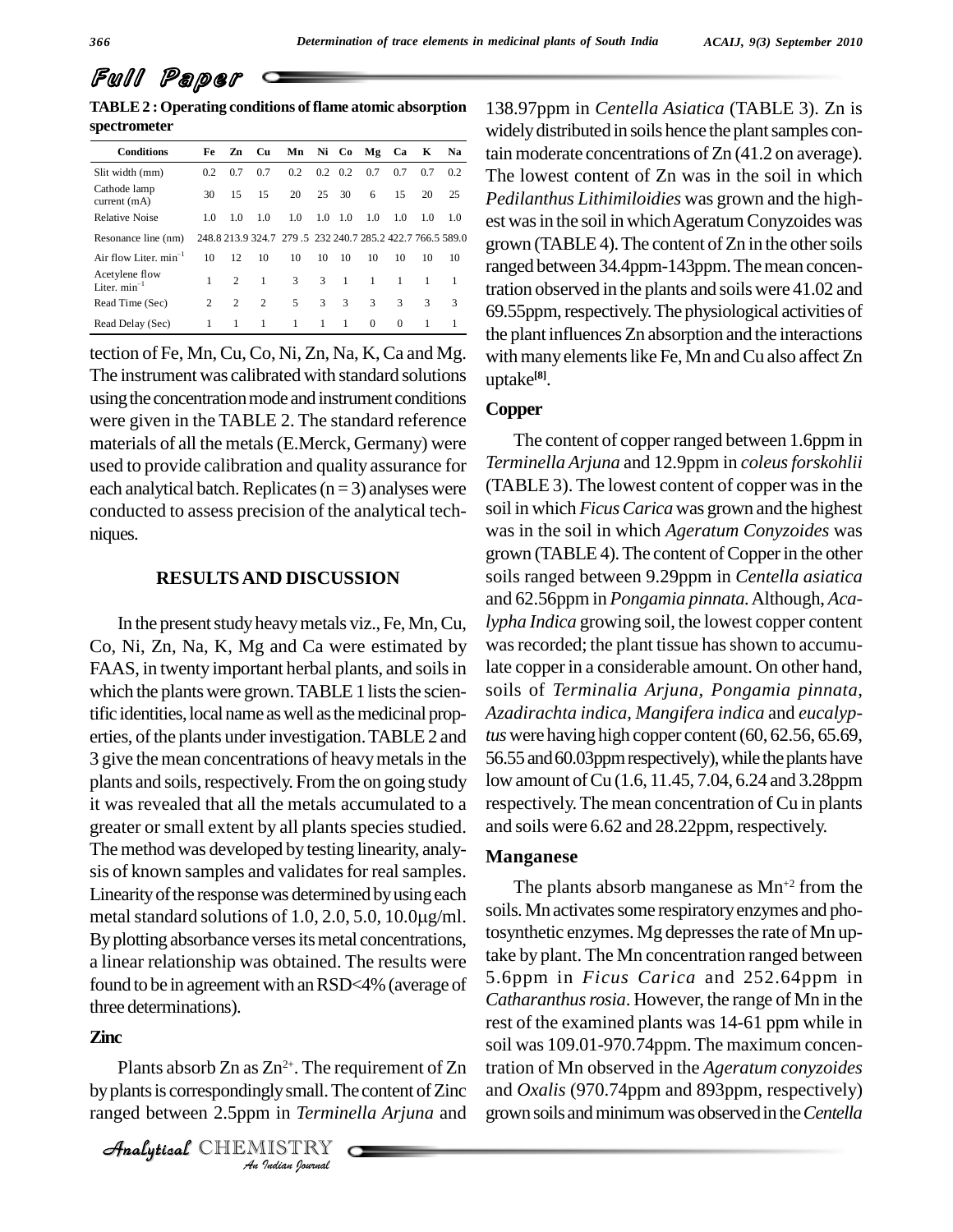| TABLE 3 : Concentration of major and trace elements in the plants under investigation |
|---------------------------------------------------------------------------------------|
|---------------------------------------------------------------------------------------|

| <b>Plant</b> name          | Mn               | Fe                  | Zn              | Cu              | Ni                                        | Co              |      | %Mg %Ca %k %Na         |  |
|----------------------------|------------------|---------------------|-----------------|-----------------|-------------------------------------------|-----------------|------|------------------------|--|
| Punica Granatum            | 58.95±2.3        | $178.01 \pm 3.2$    | $89.59 \pm 1.5$ | $5.38 \pm 0.5$  | $12.51 \pm 0.2$                           | $6.25 \pm 0.1$  |      | 2.01 3.263 1.035 3.965 |  |
| Pedilanthus Lithimiloidies | $47.64 \pm 2.5$  | $88.92 \pm 2.6$     | $59.43 \pm 1.1$ | $4.01 \pm 0.2$  | $7.63 \pm 0.2$                            | $3.2 \pm 0.1$   |      | 0.96 3.717 1.735 3.695 |  |
| Aerva Lanata               | $26.99 \pm 2.6$  | 382.28±             | $30.90 \pm 0.5$ | $5.57 \pm 0.1$  | $3.63 \pm 0.2$                            | $5.4 \pm 0.2$   |      | 0.62 3.211 1.227 1.135 |  |
| Gymnema Sylvestres         | $69.57 \pm 3.1$  | $129.72 \pm 2.5$    | $22.61 \pm 0.4$ | $6.20 \pm 0.2$  | $5.61 \pm 0.1$                            | $5.95 \pm 0.2$  |      | 0.86 2.945 2.114 1.335 |  |
| Coleus Forskohlii          | $35.55 \pm 1.6$  | $32.63 \pm 0.5$     | $73.60 \pm 0.9$ | $12.92 \pm 0.3$ | $9.90 \pm 0.2$                            | $11.65 \pm 0.2$ | 1.09 | 4.416 5.099 1.375      |  |
| Ficus Carica               | $5.64 \pm 1.1$   | $\boldsymbol{0}$    | $33.07 \pm 0.7$ | $7.68 \pm 0.3$  | $1.10 \pm 0.1$                            | $6.01 \pm 0.2$  |      | 0.14 1.176 3.832 3.762 |  |
| Centella Asiatica          | $18.79 \pm 2.1$  | $86.96 \pm 1.5$     | $138.97\pm0.5$  | $6.29 \pm 0.2$  | $11.81 \pm 0.2$                           | $5.25 \pm 0.1$  |      | 1.44 3.626 1.475 2.418 |  |
| Ocimum Sanctum             | $21.05 \pm 1.2$  | $126.72 \pm 2.1$    | $33.12 \pm 0.2$ |                 | $11.17\pm0.1$ $10.93\pm0.2$ $10.52\pm0.1$ |                 |      | 0.59 3.046 0.706 5.455 |  |
| Aloe Vera                  | $9.46 \pm 1.1$   | $47.32 \pm 0.9$     | $32.63 \pm 0.5$ | $5.51 \pm 0.2$  | $14.41 \pm 0.1$                           | $4.1 \pm 0.1$   |      | 0.40 3.178 2.896 4.916 |  |
| Acalypha Indica            | $20.38 \pm 0.9$  | $179.68\pm0.8$      | $31.98 \pm 0.7$ | $11.14 \pm 0.2$ | $14.47 \pm 0.1$                           | $10.54 \pm 0.1$ | 0.69 | 3.357 3.204 0.318      |  |
| Catharanthus Roseus        | $252.67 \pm 0.8$ | $38.84 \pm 0.5$     | $29.95 \pm 0.3$ | $5.94 \pm 0.1$  | $7.56 \pm 0.1$                            | $1.2 \pm 0.2$   |      | 0.62 4.256 3.150 0.848 |  |
| Terminalia Arjuna          | $61.81 \pm 1.5$  | $12797.41 \pm 10.5$ | $2.50 \pm 0.1$  | $1.66 \pm 0.1$  | $5.31 \pm 0.1$                            | $2.34\pm0.1$    |      | 0.68 2.100 0.200 0.081 |  |
| Adhatoda Vasica            | $26.54 \pm 1.5$  | $208.72 \pm 2.9$    | $38.99 \pm 0.5$ | $5.75 \pm 0.1$  | $7.31 \pm 0.2$                            | $\mathbf{0}$    |      | 0.85 3.332 3.577 0.190 |  |
| <b>Bryophyllum</b>         | $15.19 \pm 0.9$  | $28.80 \pm 0.9$     | $31.33 \pm 0.6$ | $3.76 \pm 0.2$  | $\mathbf{0}$                              | $1.93 \pm 0.1$  |      | 0.64 0.985 1.956 0.306 |  |
| <b>Ageratum Conyzoides</b> | $13.90 \pm 1.1$  | $201.12 \pm 2.3$    | $7.82 \pm 0.4$  | $7.77 \pm 0.2$  | $\mathbf{0}$                              | $\mathbf{0}$    | 1.90 | 0.511 1.510 2.606      |  |
| Oxalis                     | $90.76 \pm 2.5$  | $196.73 \pm 2.5$    | $45.38 \pm 0.2$ | $3.73 \pm 0.2$  | $\overline{0}$                            | $\overline{0}$  |      | 0.98 0.934 4.094 3.735 |  |
| Pongamia Pinneta           | $13.27 \pm 0.9$  | $13.74 \pm 0.6$     | $32.17 \pm 0.4$ | $11.45 \pm 0.2$ | $\mathbf{0}$                              | $\overline{0}$  | 0.89 | 0.337 0.622 0.101      |  |
| Azadirachta Indica         | $18.45 \pm 0.5$  | $81.84 \pm 1.1$     | $31.25 \pm 0.6$ | $7.04 \pm 0.1$  | $\overline{0}$                            | $1.2 \pm 0.1$   | 0.82 | 2.056 3.809 0.322      |  |
| Mangifera Indica           | $28.99 \pm 1.2$  | $53.23 \pm 2.4$     | $11.88 \pm 0.5$ | $6.24 \pm 0.1$  | $\boldsymbol{0}$                          | $0.89 \pm 0.1$  | 1.20 | 3.967 1.050 0.352      |  |
| Eucalyptus                 | $93.20 \pm 1.5$  | $107.14 \pm 1.4$    | $43.20 \pm 0.4$ | $3.28 \pm 0.1$  | $5.72 \pm 0.2$                            | $0.37 \pm 0.1$  |      | 1.50 2.537 1.897 0.744 |  |

Asiatica grown soil. No correlation of Mn content was observed between soil and plant species (TABLE 3 and 4) indicates that the plants are selective in accumulating Mn. The concentration of Mn in *Ocimum sanctum,Azadirachta indica* and*Aloe Vera* leaves, which are widely use in Indian Ayurvedic medicine were 21,<br>18.45 and 9.46ppm, respectively. The mean concentration of Mn in the plants was eight folds lesser than the soils.

#### **Iron**

Plants require more Fe than any other micronutrients, because Fe deficiency in leaveslead to the iron chlorosis. Iron chlorosis may result from an absolute Fe deficiency in soil<sup>[9]</sup>. The content of Fe ranged be- tun tween 28.3ppm in *Ficus Carica* and 12979ppm in *Terminalia Arjuna* (TABLE 3). However, the range of the Fe in the rest of the plants examined was 13-<br>382ppm. The lowest content of Fe was in which  $R_{TQ}$  ment for sheep, dairy cattle and beef cattle is 0.1ppm. 382ppm.The lowest content of Fe wasin which*Bryo phyllum* (4055ppm) was grown soiland the highest was in which *Oxalis* (9959ppm) was grown soil (TABLE 4). Except *TerminaliaArjuna*,remaining all plants were having lesser Fe concentration than their

soils.Although, *TerminaliaArjuna* growing soil was having low amount of Fe, the plant tissue has shown to accumulate Fe in a considerable amount. The mean concentration of Fe in the plants was nine times lesser than the soils. The suggested Fe requirement for ani mals is between 30 and 100ppm and the maximum tolerable level for cattle is suggested as 1000ppm<sup>[10-12]</sup>.

#### **Cobalt**

The maximum tolerable dietary level for animals is esti-<br> $A \times \mathbb{Z}$  and  $B \times \mathbb{Z}$ *Indian*<br>*I*<br>*IISTRY<br><i>Indian Iournal* The content of Co ranged between 0.39ppm in Eu*calyptus* and 11.65ppm in Coleus Forskolii (TABLE 3), and *Ageratum Conyzoides, Oxalis* and *Pongamia Pinnata* were lie below detection limit. The lowest content of Co was in the soil in which Pongamia Pinnata (3.56ppm) was grown and the highest wasin *Ageratum Conyzoides, Oxalis*(12.77ppm)soil (TABLE 4). Although, *Ageratum Conyzoides, Oxalis* and *Pongamia Pinnata* growing soils were having Co, plants were not accumulated the Co. Cobalt require- Pongamia Pinnata growing soils were having Co,<br>plants were not accumulated the Co. Cobalt require-<br>ment for sheep, dairy cattle and beef cattle is 0·1ppm. mated at 5ppm**[10-12]**.

### **Nickel**

The content of Ni ranged between 1.10ppm in Fi-

**Analytical** CHEMISTRY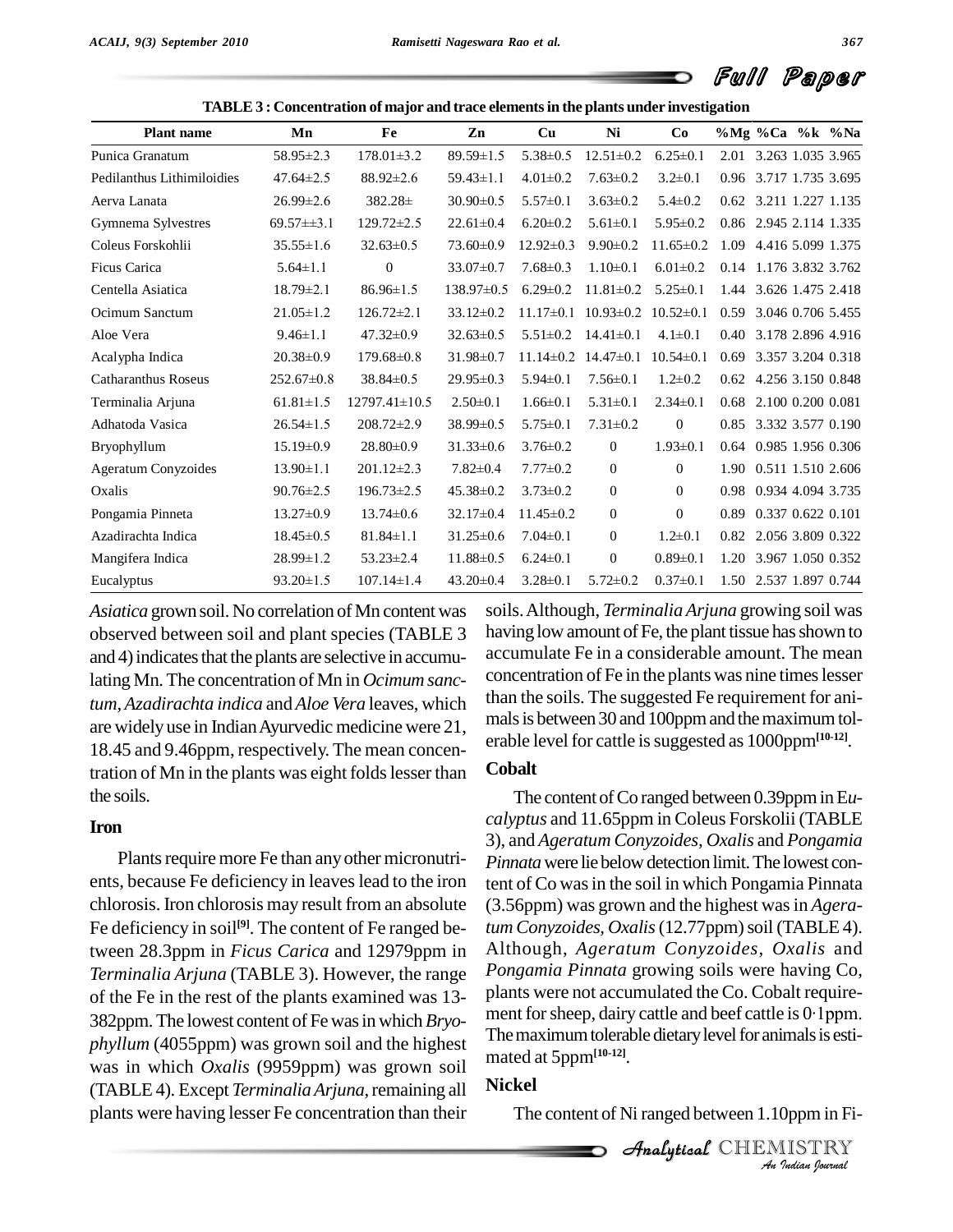

| TABLE 4 : Concentration of major and trace elements in the soils under investigation |  |
|--------------------------------------------------------------------------------------|--|
|--------------------------------------------------------------------------------------|--|

| <b>Plant name</b>          | Mn                | Fe                           | Zn               | Cu                                               | Ni                                                | Co              | %Mg %Ca %k %Na                                                                      |
|----------------------------|-------------------|------------------------------|------------------|--------------------------------------------------|---------------------------------------------------|-----------------|-------------------------------------------------------------------------------------|
| Punica Granatum            | $226.61\pm4.5$    | 7410.91±10.25                | $40.57 \pm 0.52$ | $11.01 \pm 0.21$                                 | $9.35 \pm 0.28$                                   | $7.8 \pm 0.16$  | 0.23 0.497 0.113 0.398                                                              |
| Pedilanthus Lithimiloidies | $243.04\pm3.21$   | 4746.86±6.86                 |                  | $28.36\pm0.35$ 11.68 $\pm$ 0.221 8.39 $\pm$ 0.36 |                                                   | $6.9 \pm 0.22$  | 0.28 0.709 0.084 0.681                                                              |
| Aerva Lanata               | $220.31 \pm 2.4$  | 4589.70±9.84                 | $36.75 \pm 0.45$ | $11.35 \pm 0.14$                                 | $3.15 \pm 0.35$                                   | $5.7 \pm 0.15$  | 0.31 0.630 0.183 0.189                                                              |
| Gymnema Sylvestres         | $277.60 \pm 1.52$ | $8478.75 \pm 6.51$           | $81.93 \pm 0.84$ | $28.61 \pm 0.35$ 11.15 $\pm$ 0.22                |                                                   | $7.5 \pm 0.25$  | 0.71 0.815 0.344 0.811                                                              |
| Coleus Forskohlii          | $307.43 \pm 3.11$ | 9757.49±8.62                 | $40.28 \pm 0.46$ |                                                  | $29.70 \pm 0.43$ 13.74 $\pm 0.22$                 | $8.5 \pm 0.33$  | 0.38 0.619 0.289 0.248                                                              |
| Ficus Carica               | 233.49±2.92       | $4312.75 \pm 5.65$           | $34.34 \pm 0.58$ |                                                  | $19.24 \pm 0.25$ $14.07 \pm 0.25$                 | $6.1 \pm 0.34$  | 0.46 0.301 0.302 0.421                                                              |
| Centella Asiatica          | $109.01 \pm 4.13$ | $7311.23 \pm 7.14$           | $49.37 \pm 0.33$ | $9.29 \pm 0.23$                                  | $12.26 \pm 0.23$                                  | $5.8 \pm 0.22$  | 0.34 5.647 0.074 0.516                                                              |
| Ocimum Sanctum             | $239.54 \pm 2.52$ | 7773.02±5.98                 | $91.20 \pm 0.55$ | $18.49 \pm 0.22$                                 | $16.33\pm0.16$ 9.44 $\pm$ 0.18                    |                 | 0.37 3.827 0.064 0.446                                                              |
| Aloe Vera                  | $192.96\pm3.55$   | 5141.08 ± 4.86               | $76.28\pm0.44$   | $14.66\pm0.23$                                   | $17.37 \pm 0.34$                                  | $7.4 \pm 0.19$  | 0.37 0.482 0.026 0.386                                                              |
| Acalypha Indica            | $247.32 \pm 5.25$ | 7151.90 ± 5.85               | $41.75 \pm 0.39$ | $9.88 \pm 0.15$                                  | $7.72 \pm 0.25$                                   | $6.02\pm0.16$   | 0.67 7.035 0.290 0.196                                                              |
| Catharanthus Roseus        |                   | 297.08 ± 6.24 4654.45 ± 5.84 | $34.82 \pm 0.59$ | $15.57 \pm 0.26$                                 |                                                   |                 | $9.59\pm0.58$ 10.17 $\pm$ 0.25 0.50 0.635 0.179 0.461                               |
| Terminalia Arjuna          | $347.03\pm 6.26$  | $8955.15 \pm 6.15$           | $92.40 \pm 0.74$ | $60.70 \pm 0.34$                                 | 29.06±0.49 8.65±0.44                              |                 | 0.48 1.651 0.208 0.528                                                              |
| Adhatoda Vasica            | $351.72 \pm 3.55$ | 9872.75 ± 6.57               | $45.36 \pm 0.67$ | $13.86 \pm 0.32$                                 | $7.63 \pm 0.47$                                   | $11.67 \pm 0.3$ | 0.47 0.829 0.133 0.265                                                              |
| Bryophyllum                | 263.48±2.94       | $4055.86\pm 6.28$            | $54.10 \pm 0.48$ |                                                  | $12.36\pm0.25$ $24.90\pm0.33$ $4.59\pm0.25$       |                 | 0.52 0.589 0.157 0.648                                                              |
| <b>Ageratum Conyzoides</b> | $970.74 \pm 5.68$ | $9001.40\pm3.94$             | $151.00\pm0.89$  |                                                  |                                                   |                 | $26.66\pm0.28$ $23.14\pm0.35$ $12.77\pm0.21$ 1.14 0.499 0.381 0.665                 |
| Oxalis                     | 893.45±4.5        | 9959.03 ± 8.52               |                  |                                                  |                                                   |                 | $143.48\pm2.25$ $26.60\pm2.21$ $14.36\pm0.22$ $12.77\pm0.36$ 0.61 0.496 0.223 0.331 |
| Pongamia Pinnata           | $151.29 \pm 3.5$  | $8205.74\pm 6.54$            | $92.29 \pm 3.56$ | $62.56 \pm 2.31$                                 | $12.99\pm0.32$ 3.56 $\pm$ 0.25                    |                 | 0.36 0.560 0.092 0.132                                                              |
| Azadirachta Indica         | $157.14 \pm 2.9$  | $8610.21 \pm 8.54$           | 86.58±4.42       |                                                  | $65.69 \pm 2.54$ $20.89 \pm 0.24$ $5.07 \pm 0.56$ |                 | 0.49 0.417 0.160 0.334                                                              |
| Mangifera Indica           | $826.72 \pm 6.5$  | $8001.39 \pm 6.98$           | $91.80 \pm 3.51$ |                                                  | $56.55\pm3.56$ $16.14\pm0.31$ $5.95\pm0.35$       |                 | 0.83 0.513 0.198 0.265                                                              |
| Eucalyptus                 | $648.58\pm4.5$    | 8668.50±6.58                 | 78.49±4.56       |                                                  |                                                   |                 | $60.03 \pm 2.34$ 14.69 $\pm$ 0.21 9.66 $\pm$ 0.45 0.65 0.438 0.223 0.397            |

cusCarica and 14.41ppmin*Acalypha indica* and*Aloe Vera* (TABLE 3), and *Bryophyllum, Ageratum Conyzoides, Oxalis,* and *Pongamia Pinnata* were lie below the detection limit. Lowest content of Co was in the soil in which *Aerva Lanata* (3.15ppm) was grown and the highest was in the soil in which *Terminalia Arjuna* (29.06ppm) was grown (TABLE 4). Except *Punica granatum*, remaining all plants were having lesser Fe concentration than their soils. The mean concentration of Ni in the plants and soils were 5.9 and 28.22ppm, respectively.

#### **Potassium**

tration of K ranged between 0.2%-5.09% (TABLE 3).  $\frac{20}{ly}$ **IEREN**<br>**Indian** *ISM*<br>**Indian** *Indian*<br>*Indian Journal* Potassium has highest concentration in the leafy materials than other nutrients, as it is an activator of some enzymes. One main feature of  $K^+$  is the high rate at  $\epsilon_{est}$ . which it is taken up by plant tissues. Usually the absorption of K depends on the soil type. The Concen-The lowest concentration of K appeared in *Terminalia Arjuna* and highest concentration in*ColeusForskohlii*. All the studied plants showed high K contents. The K

CHEMISTRY

requirement for animals is from  $0.5$  and  $0.8\%$  K and the maximum tolerable level is 3% K of drymatter **[10]**. The mean value of calcium level in all studied plants (2.49%) is near the maximum dietary level (TABLE 3).

#### **Calcium**

Ca is abundant in most soils. Generally the concentration of Ca<sup>+2</sup> in soil solution is Several times higher than that of  $K^{\scriptscriptstyle +}$ . The uptake rate of  $\rm Ca^{+2}$ , however, is usually lower than that of K<sup>+</sup>. This low  $\rm Ca^{+2}$  uptakes potential occur because  $Ca^{+2}$  can be absorbed only by young root tips in which the cell walls of the endodermis are still unsuberized **[10]**.Among all the macro ele ments, the amount of Ca is high. The concentration of Ca ranged between 0.33%-4.4%(TABLE3).The low est concentration ofCa appeared in*PongamiaPinnata* and highest concentration was in Coleus Forskohlii. Except *Centella asiatica*, *Ocimum sanctum* and *Acalypha indica*, the amount of Ca in the all plants is higher then the amounts of Ca in the soil in which plants are growing. The maximum level is 2% of diet dry matter<sup>[9]</sup>. The mean value of calcium level in all studied plants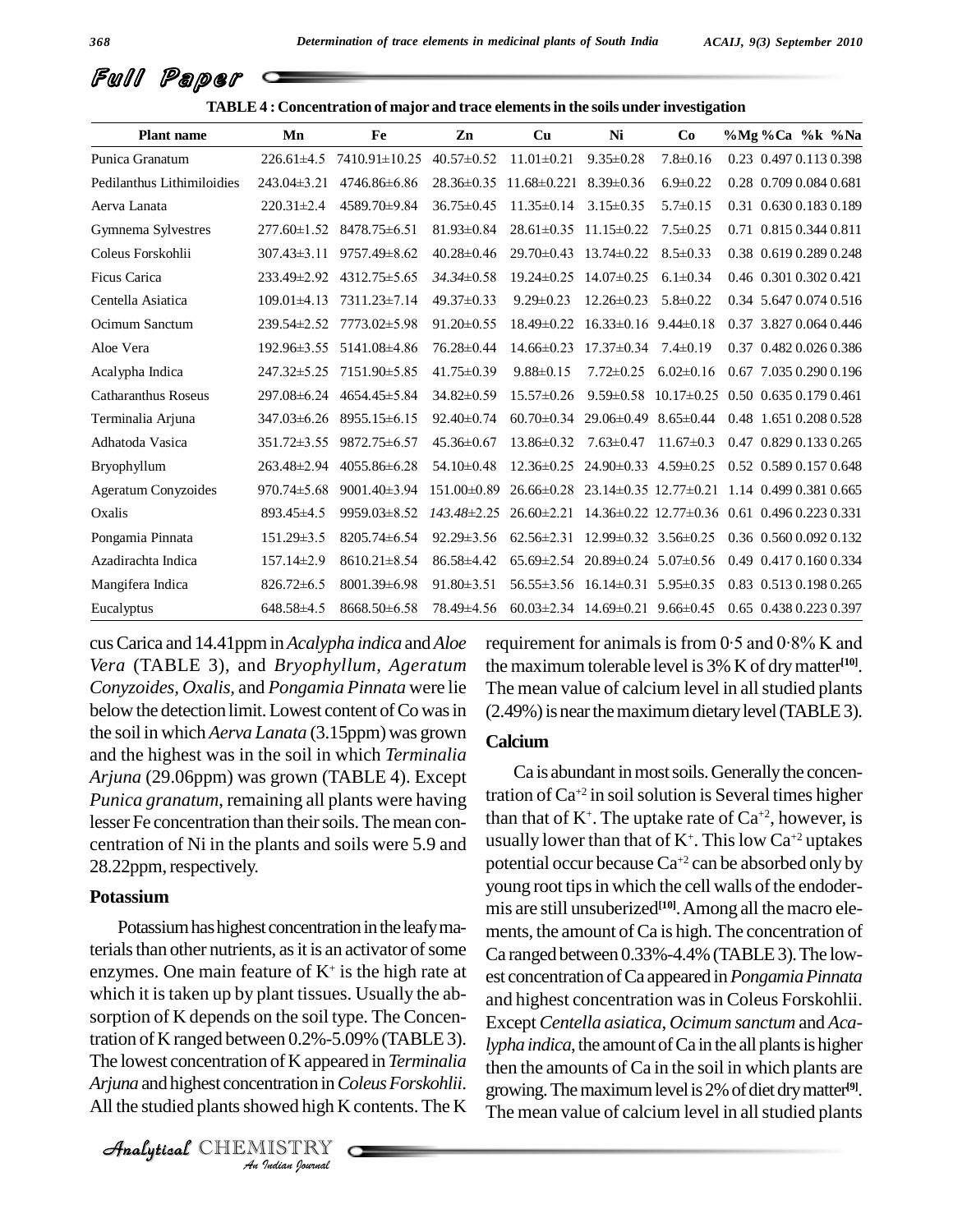| ,,,,,,,,,      |                      |                                                   |                                            |
|----------------|----------------------|---------------------------------------------------|--------------------------------------------|
| <b>Element</b> | This study<br>(2009) | <b>Reddy and</b><br><b>Reddy</b><br>et al. (1997) | Isiaka Ajani<br>Ogunwande et<br>al. (2004) |
| Cu             | 7.04                 | 39.88                                             | 1.12                                       |
| Zn             | 31.25                | 21.35                                             | 15.7                                       |
| Ni             | 0                    | 4.087                                             |                                            |
| Co             | 1.2                  | 1.318                                             |                                            |
| Mn             | 18.5                 | 11.23                                             | 46.5                                       |
| Fe             | 81.84                |                                                   | 188                                        |
| Na             | 0.3%                 |                                                   | 138                                        |
| K              | 3.8%                 |                                                   | 19220                                      |
| Ca             | 2.05%                |                                                   | 3543                                       |
| Mg             | 0.82%                |                                                   | 5630                                       |

**TABLE5 :Comparison of heavy metals(ppm)in***Azadirachta indica*

 $(2.49\%)$  is near the maximum dietary level (TABLE 3). Ca requirement for cattle  $(0.18-1.04\%)$ , lactating dairy  $(2.49\%)$  is near the maximum dietary level (TABLE 3).<br>Ca requirement for cattle  $(0.18-1.04\%)$ , lactating dairy cows  $(0.45-0.60\%)$  and for sheep and goats  $(0.21-$ Ca requirement for cattle (0.18-1.04%), lactating dairy<br>cows (0.45-0.60%) and for sheep and goats (0.21-<br>0.52%). The maximum tolerable level of Ca is 2% of Ogunwand diet drymatter **[10]**.

#### **Magnesium**

Generally, the concentrations of Mg<sup>2+</sup> in soil is higher  $\frac{C_{\alpha}}{C_{\alpha}}$ than that of K<sup>+</sup> but the uptake of Mg<sup>2+</sup> by root cells is much lower than the uptake of  $K^+$ . The level of Mg in  $\frac{dH}{d\ln R}$ plants depends to a large extent on soil type. Although, the uptake of Mg islow, our medicinal plants contain 0.94% of Mg on average (TABLE 3). The magnesium concentration ranged between 0.14 % in *Ficus Carica* and 2.1% in *Punica granatum*.Although the average of Mg contents in the soils were small (0.51%), the studied plants showed high concentration of Mg. A magnesium concentration of  $0.2$  in plants is commonly regarded as the minimum "safe" dietary concentration for adequate animal health **[13]**.

#### **Sodium**

The range of sodium in the studied plants was high with a minimum of 0.081% in *TerminaliaArjuna* and a maximum of 5.4%in *Ocimum Sanctum* (TABLE 3). Although the range of sodium contents in the soils were small (0.132%-0.811%), the studied plants showed high concentration of it (TABLE 4). This may be due to in-<br>creasing the osmotic pressure to obtain their water requirement **[15]**.

The comparison of trace elements in *Azadirachta* indica, reported by Reddy and Reddy<sup>[6]</sup> and (1.6ppi

**TABLE 6 : Comparison of heavy metals (ppm) in** *Coleus Forskohlii*

| <b>Element</b> | This study<br>(2009) | V.Rai et al.<br>(2001) |
|----------------|----------------------|------------------------|
| Cо             | 5.77                 | 4.08                   |
| Mn             | 35.55                | 26.58                  |

**TABLE7 : Comparison of heavy metals(ppm)in** *Mangifera indica*

| <b>Element</b> | This study<br>(2009) | Isiaka Ajani Ogunwande et<br>al. (2004) |
|----------------|----------------------|-----------------------------------------|
| Zn             | 11.88                | 3.24                                    |
| Cu             | 6.24                 | 3.07                                    |
| Fe             | 53.23                | 46.6                                    |
| Mn             | 28.99                | 133                                     |
| Na             | 0.352%               | 43.6                                    |
| K              | 1.050%               | 7470                                    |
| Mg             | 1.20%                | 1372                                    |
| Ca             | 3.967%               | 18810                                   |

Ogunwande et al.<sup>[3]</sup> with our study is given in the TABLE 5. Rai et al. **[5]** reported theCo and Mn metals concentration in the nine important medicinal plants (including *Coleus Forskohlii*) of indigenous systems collected from different parts of the India. The comparison of Co and Mn, in the *Coleus Forskohlii*, reported by Rai et al.<sup>[5]</sup> with our study is given in the TABLE 6. Ogunwande et al.<sup>[3]</sup> have reported concentration of trace metals i.e. Zn, Cu, Fe, Mn, Na, K, Mg and Ca in the *Mangifera indica*. The comparison of trace metals in *Mangifera indica* is given in the TABLE 7.

#### **CONCLUSION**

*An*(138.97ppm) where aslowest Zn concentration was *Indiana*<br>*India Arjuna*<br>*Ilia Arjuna*<br>*ISTRY*<br>*ISTRY* found in Pedilanthus Lithimiloidies's soil and highest The present study gives a new picture about the presence of some major and trace elements in some indigenous medicinal plants and the soils they were grown. The differences in the concentrations of the elements are not attributed to the composition of the soil in which the plant grows, but maydepend on the interactions of elements or the plant genotype. The lowest Zn concentration was found in *Terminalia Arjuna* (2.5ppm) and highest wasfound in *Centella Asiatica* (2.5ppm) and highest was found in *Centella Asiatica*<br>(138.97ppm) where as lowest Zn concentration was<br>found in *Pedilanthus Lithimiloidies 's* soil and highest (138.97ppm) where as lowest Zn concentration was<br>found in *Pedilanthus Lithimiloidies's* soil and highest<br>was found in *Ageratum Conyzoides'*s soil. The lowest Cu concentration was reported *Terminalia Arjuna* (1.6ppm) and highestwasreported in *coleusforskohlii*

**Analytical** CHEMISTRY